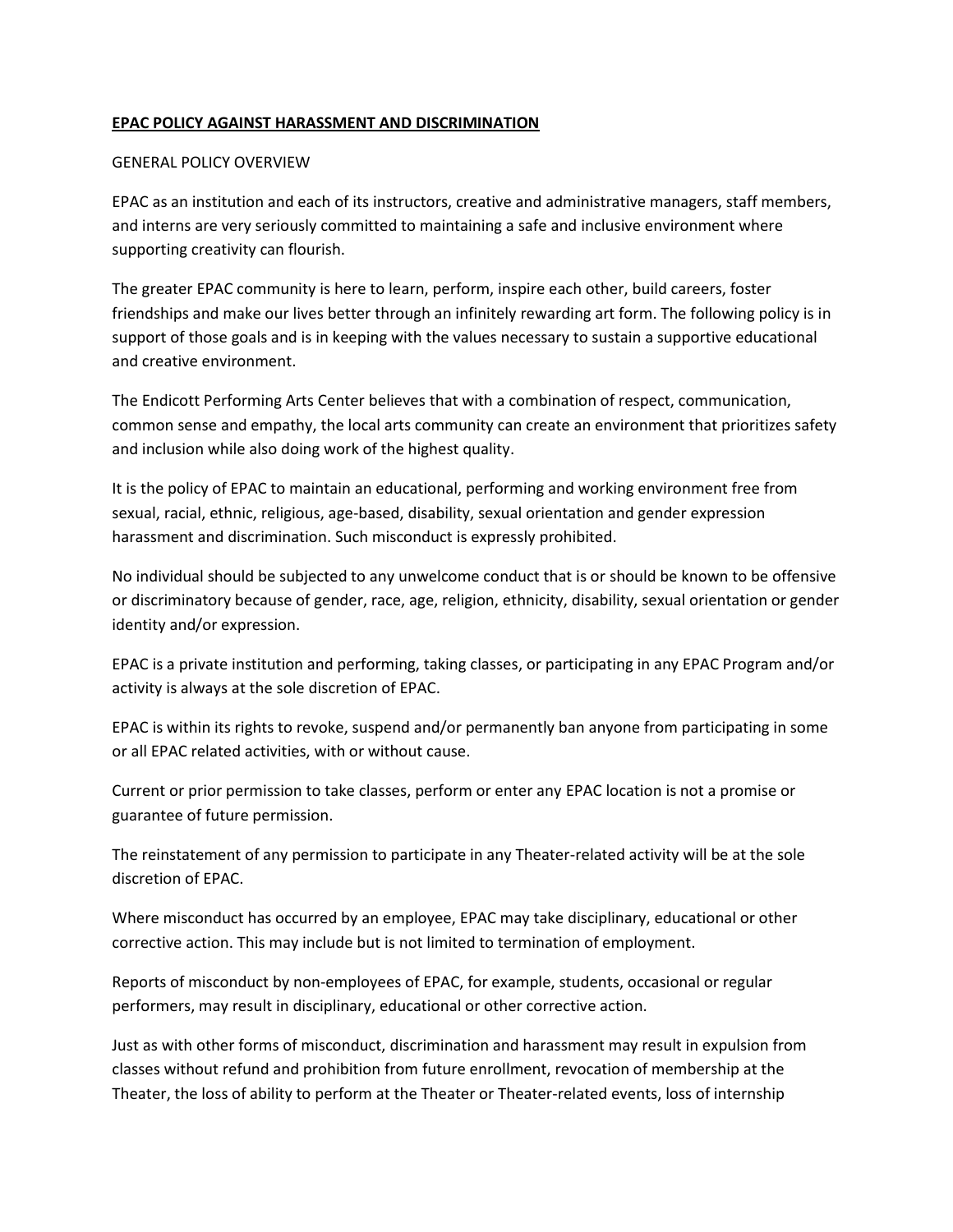without compensation for time spent or refund of tuition paid, revocation of ability to participate in any and/or all EPAC activities and prohibition of entry to the Theater or Training Center locations.

When alleged misconduct is reported, EPAC may conduct an investigation, the extent, timing and scope of such investigation being at the sole discretion of EPAC.

There will be no retaliation against an individual who has complained about or reported alleged misconduct or who has cooperated with any investigation of alleged harassment, regardless of the outcome of the investigation.

EPAC may, from time to time, revise this policy at its discretion without notice.

# **I. PROHIBITED CONDUCT**

For purposes of this Policy, forbidden harassment includes the following:

# Quid Pro Quo Sexual Harassment

Quid Pro Quo sexual harassment may occur when there are unwelcome sexual advances, requests for sexual favors or other verbal or physical conduct of a sexual nature when (i) submission to such conduct is an explicit or implicit condition of employment, performance opportunity or student advancement or (ii) submission to or rejection of such conduct is used as the basis for employment, performance opportunity or educational advancement decisions.

All EPAC instructors, employees, creative and administrative managers, interns, and agents are prohibited from making any offer or promise to any student, performer, employee, intern or any other person, any employment, performance opportunity or educational decision in exchange for or in anticipation of sexual or other favors. Further, they must refuse any offer or promise of sexual or other favors by any employee, intern, performer or student in anticipation of or in exchange for some employment, performance opportunity or educational decision.

### Hostile Environment Harassment and Discrimination

Hostile environment sexual harassment may occur when there are unwelcome sexual advances, requests for sexual favors or other verbal or physical conduct of a sexual nature. Also, non-sexual conduct that is unwelcome and offensive and which is directed at an individual because of the individual's gender may create a hostile environment.

Racial, age-based, religious, ethnic, disability, sexual orientation, gender identity and/or expression and other forbidden forms of harassment may occur when there is conduct which is motivated by or relates to an individual's race, age, religion, ethnicity, disability, sexual orientation, gender identity and/or expression or other characteristics protected by law. Hostile environment harassment occurs when such conduct is sufficiently severe or pervasive to and does: (i) unreasonably interfere with an individual's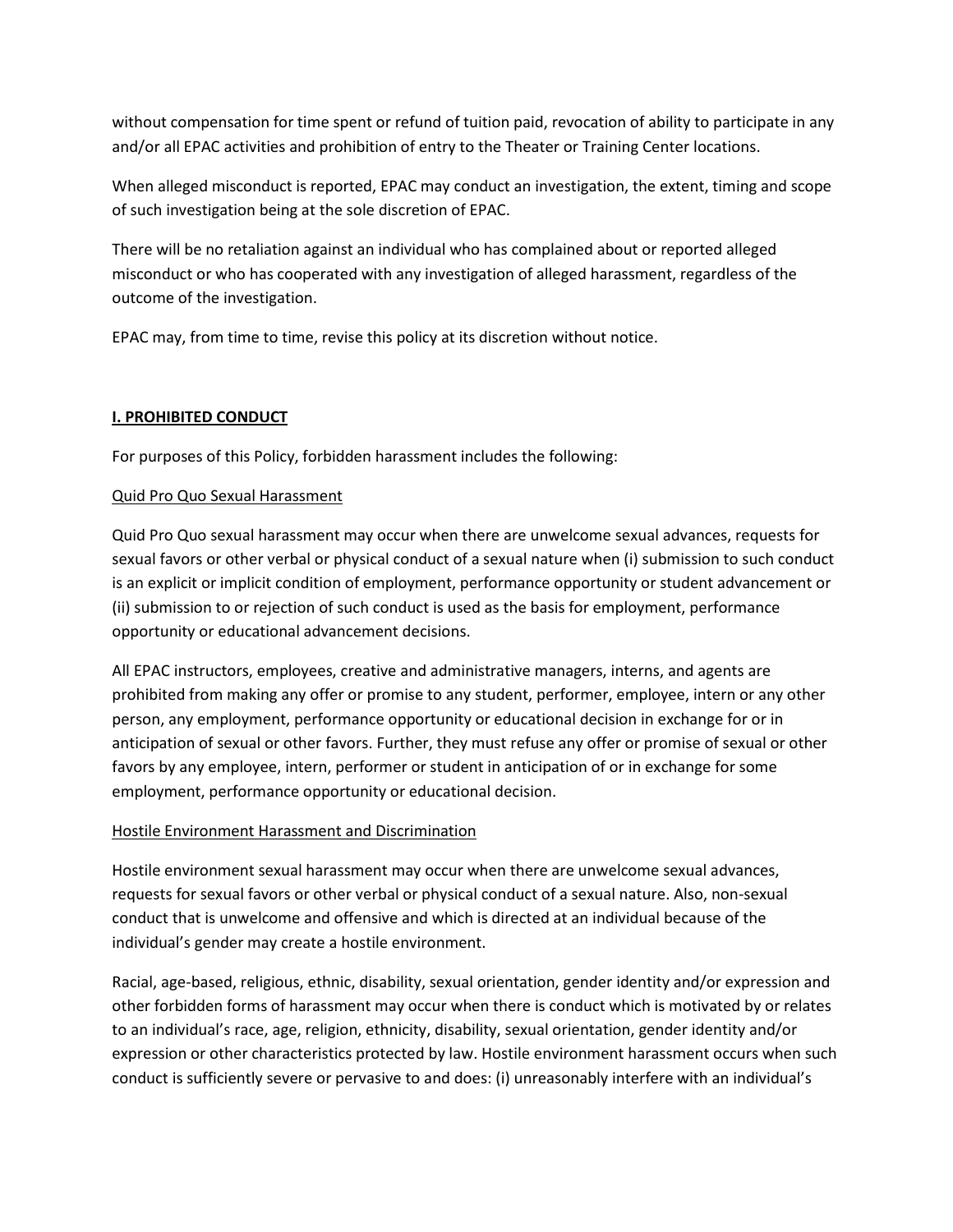work, performance or ability to learn, or (ii) create an intimidating, hostile, or offensive work, performance or learning environment.

# **Performance and Student Harassment/Discrimination**

# **The Theater does not desire to police the comedic sensibilities or tastes of its performers or students.**

Given the nature of performances at the Theater and in classes of material that, in some cases, could be considered offensive to some, it is not the policy of the Theater to punish individuals or to stifle the creative abilities of performers whose artistic expression may be considered offensive to others. However, if it is determined that the offensive content of the performance was done in an effort to harass a particular individual from the stage or to express the performer's hatred and/or intolerance to a protected individual or group, then, at the discretion of EPAC, appropriate disciplinary action will occur.

# Student Misconduct Policy

Students are required to be on-time to class and stay for the entire class period. Disturbances, such as tardiness, cell phone use, inappropriate comments, creating an unsafe or hostile environment and other disrespectful or discourteous behavior will not be tolerated. Disruptive students may be subject to corrective action based on the discretion of the instructor and/or EPAC, including verbal admonishment, prohibition from certain behavior(s) or expulsion without refund.

### **Instructor Misconduct Policy**

EPAC Instructors (including but not limited to Kids Theater Workshops and the School of Performing Arts) should disclose any harassment or misconduct that they witness to the EPAC Artistic Director. While Instructors are not EPAC Employees, they are leaders in our artistic community; as such Instructors must maintain a safe environment both in and out of the rehearsal room. Failure to report an instance of misconduct or harassment can result in a suspension of coaching privileges from EPAC, or other EPAC Programs. If appropriate, other disciplinary actions may be taken against the instructor for failure to maintain and support a safe environment. If a performer from an EPAC affiliated program has concerns relating to misconduct or harassment, they are strongly encouraged to speak with the Artistic Director and/or the School Director. When allegations of harassment are reported, EPAC may conduct an investigation with the extent, timing and scope of such an investigation being at the sole discretion of EPAC.

### Performer Misconduct Policy

### **Being cast in an EPAC Repertory Company or a Kids Theater Workshop show is a privilege.**

If through the process of an investigation, EPAC concludes that harassment, including Cyber harassment or other misconduct has occurred, a performer may be suspended or removed from a cast. Other disciplinary action may also be enforced.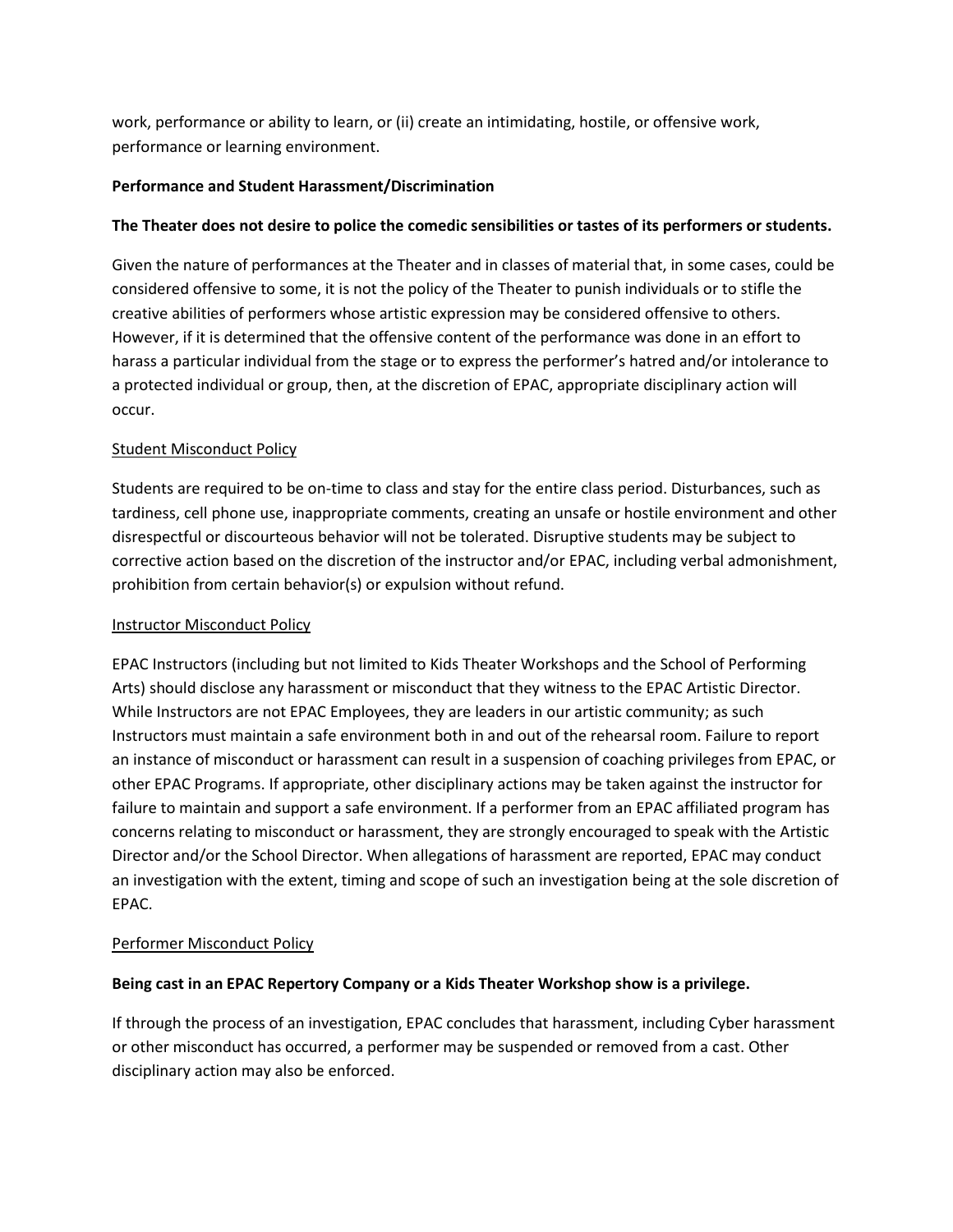#### **II. RESPONSIBILITIES**

The Theater's Policy prohibits harassment and discrimination by EPAC personnel, performers, instructors and interns against any person, as well as harassment and discrimination directed towards Theater patrons, contractors, consultants, suppliers, vendors, visitors and other non-employees or non-Theater-affiliated individuals, when such conduct occurs at the Theater's premises in conjunction with Theater-related performances, rehearsals, classes or at Theater-sponsored events at other locations in connection with performances or classes conducted by the Theater at such other locations.

The EPAC Theater will make reasonable efforts to ensure that the actions of its instructors, employees, staff, and interns are free from discrimination and harassment. When it is notified of such misconduct, EPAC will, at its sole discretion, take appropriate corrective action.

EPAC Employees will report to EPAC management any misconduct that they observe.

EPAC Employees will assure Theater personnel, interns, performers and students as necessary that all forms of misconduct are expressly prohibited.

#### Consensual Relationships and Dating

The nature of the work we do encourages connection, collaboration, and community. Relationships, and even marriage and families, have grown from the social connections made at EPAC. This policy is not intended to prevent the development of mature adult relationships.

However, it is within EPAC's jurisdiction to prohibit certain specific relationships through this policy. EPAC has a strong commitment to creating an educational environment that serves students by providing a safe place to study and grow. In support of this, it is the policy of EPAC that all instructors are prohibited from having any sexual relationship with a current student. Engaging in such activity is grounds for termination

With regard to any sexual relationship between any EPAC instructor and any student who is not currently enrolled in that instructor's class, instructors are strongly discouraged from engaging in any such relationship. Any instructor who engages in a physical relationship with a current student not enrolled in that instructor's class, must disclose the relationship to the School Director at the earliest practicable time or may be subject to disciplinary action including termination. EPAC also reserves the right, even if the instructor properly and promptly makes all required disclosures, to take disciplinary action at its discretion. This organization expects its instructors to demonstrate mature judgment, ethical and honest behavior, and to represent EPAC as a role model both in the classroom, on stage, and in social situations throughout the larger community.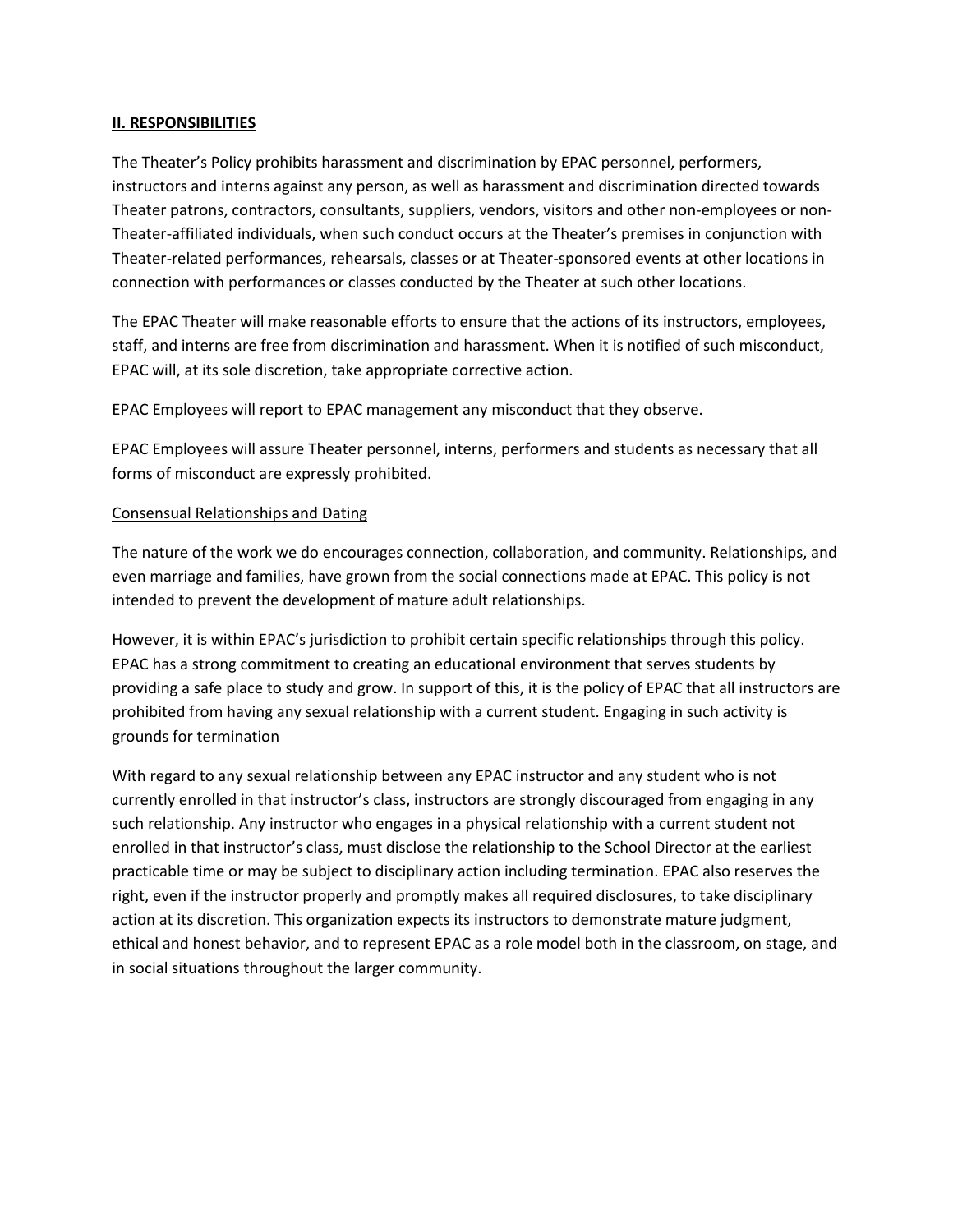#### **III. PROCEDURES**

#### Making Complaints of Harassment or Discrimination

Students: Any students who feel subjected to forbidden misconduct may report or otherwise notify their instructors. If any reporting students do not feel comfortable notifying their instructors, they may notify the Endicott Performing Arts Center School Director.

Performers: Any performers who feel subjected to forbidden misconduct, may report or otherwise notify the EPAC Artistic Director. If any performers do not feel comfortable notifying the Artistic Director, they may notify any EPAC supervisory employee of their choosing. All EPAC supervisory employees will accept complaints of harassment and/or discrimination.

If a person does not feel comfortable informing any of these individuals, or is not able to do so, that person is also invited to report a complaint to the EPAC Board of Directors, or local authorities.

Employees: Any EPAC employees or interns who feel subjected to forbidden misconduct, may report or otherwise notify their supervisors. If any employee or interns do not feel comfortable notifying their supervisor, they may notify any EPAC supervisory employee at their discretion. All Theater supervisory employees will accept a complaint of discrimination and/or harassment.

#### **Investigation**

EPAC is not a criminal justice or law enforcement agency, however, the Theater takes allegations of misconduct very seriously. EPAC may, at the discretion of the Theater, investigate complaints of misconduct. The timing, scope, and extent of any investigation EPAC chooses to conduct will be determined at the sole discretion of EPAC on a case-by-case basis, and may be informed by certain criteria, including but not limited to: the severity of the allegation, the urgency of the situation and the resources available.

### **Special Note On Reported Criminal Activity**

If any EPAC-affiliated person is accused by anyone of criminal activity that, in the judgment of the Theater rises to a level beyond harassment as described above, and, in the judgment of the Theater, places in doubt the safety of the Theater's students, performers, faculty, staff, team members, directors, vendors or patrons, then the accused will be immediately and without investigation removed from all EPAC-related activities until such time as EPAC is satisfied that the accusations are and were unfounded. Such a determination will be at the sole discretion of EPAC. Should any violators appear at any EPACrelated activities or venues following this removal, they will be considered to be trespassers on private property and the Theater will utilize law enforcement authorities to remove them from Theater property. This revocation of Theater privileges will not be influenced by the failure of the complainant to involve law enforcement, or the failure of law enforcement authorities to investigate, charge or convict the violator with a crime. Any reinstatement of any permission to participate in any Theater-related activity will be at the sole discretion of EPAC.